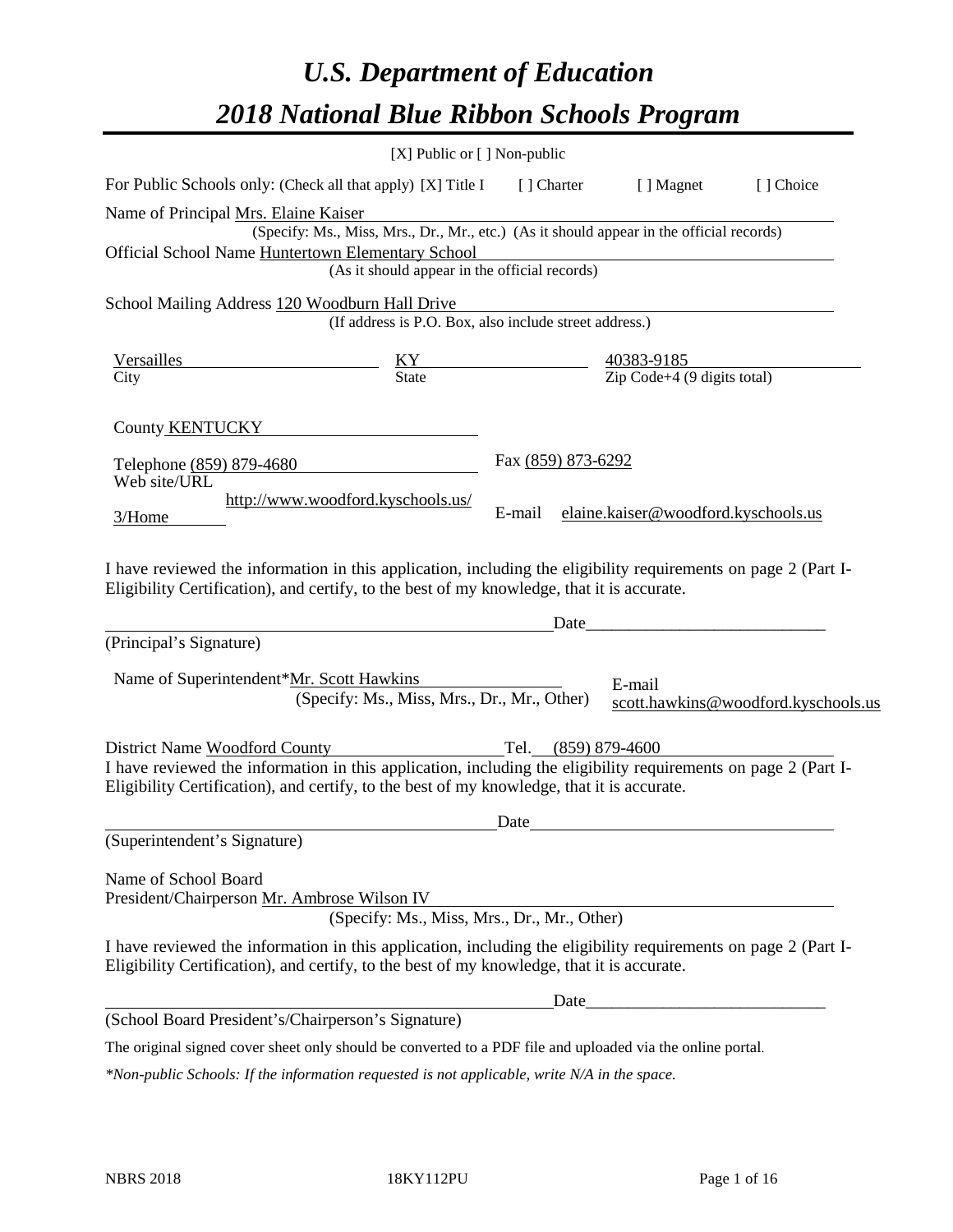The signatures on the first page of this application (cover page) certify that each of the statements below, concerning the school's eligibility and compliance with U.S. Department of Education and National Blue Ribbon Schools requirements, are true and correct.

- 1. The school configuration includes one or more of grades K-12. (Schools on the same campus with one principal, even a K-12 school, must apply as an entire school.)
- 2. All nominated public schools must meet the state's performance targets in reading (or English language arts) and mathematics and other academic indicators (i.e., attendance rate and graduation rate), for the all students group and all subgroups, including having participation rates of at least 95 percent using the most recent accountability results available for nomination.
- 3. To meet final eligibility, all nominated public schools must be certified by states prior to September 2018 in order to meet all eligibility requirements. Any status appeals must be resolved at least two weeks before the awards ceremony for the school to receive the award.
- 4. If the school includes grades 7 or higher, the school must have foreign language as a part of its curriculum.
- 5. The school has been in existence for five full years, that is, from at least September 2012 and each tested grade must have been part of the school for the past three years.
- 6. The nominated school has not received the National Blue Ribbon Schools award in the past five years: 2013, 2014, 2015, 2016, or 2017.
- 7. The nominated school has no history of testing irregularities, nor have charges of irregularities been brought against the school at the time of nomination. The U.S. Department of Education reserves the right to disqualify a school's application and/or rescind a school's award if irregularities are later discovered and proven by the state.
- 8. The nominated school has not been identified by the state as "persistently dangerous" within the last two years.
- 9. The nominated school or district is not refusing Office of Civil Rights (OCR) access to information necessary to investigate a civil rights complaint or to conduct a district-wide compliance review.
- 10. The OCR has not issued a violation letter of findings to the school district concluding that the nominated school or the district as a whole has violated one or more of the civil rights statutes. A violation letter of findings will not be considered outstanding if OCR has accepted a corrective action plan from the district to remedy the violation.
- 11. The U.S. Department of Justice does not have a pending suit alleging that the nominated school or the school district as a whole has violated one or more of the civil rights statutes or the Constitution's equal protection clause.
- 12. There are no findings of violations of the Individuals with Disabilities Education Act in a U.S. Department of Education monitoring report that apply to the school or school district in question; or if there are such findings, the state or district has corrected, or agreed to correct, the findings.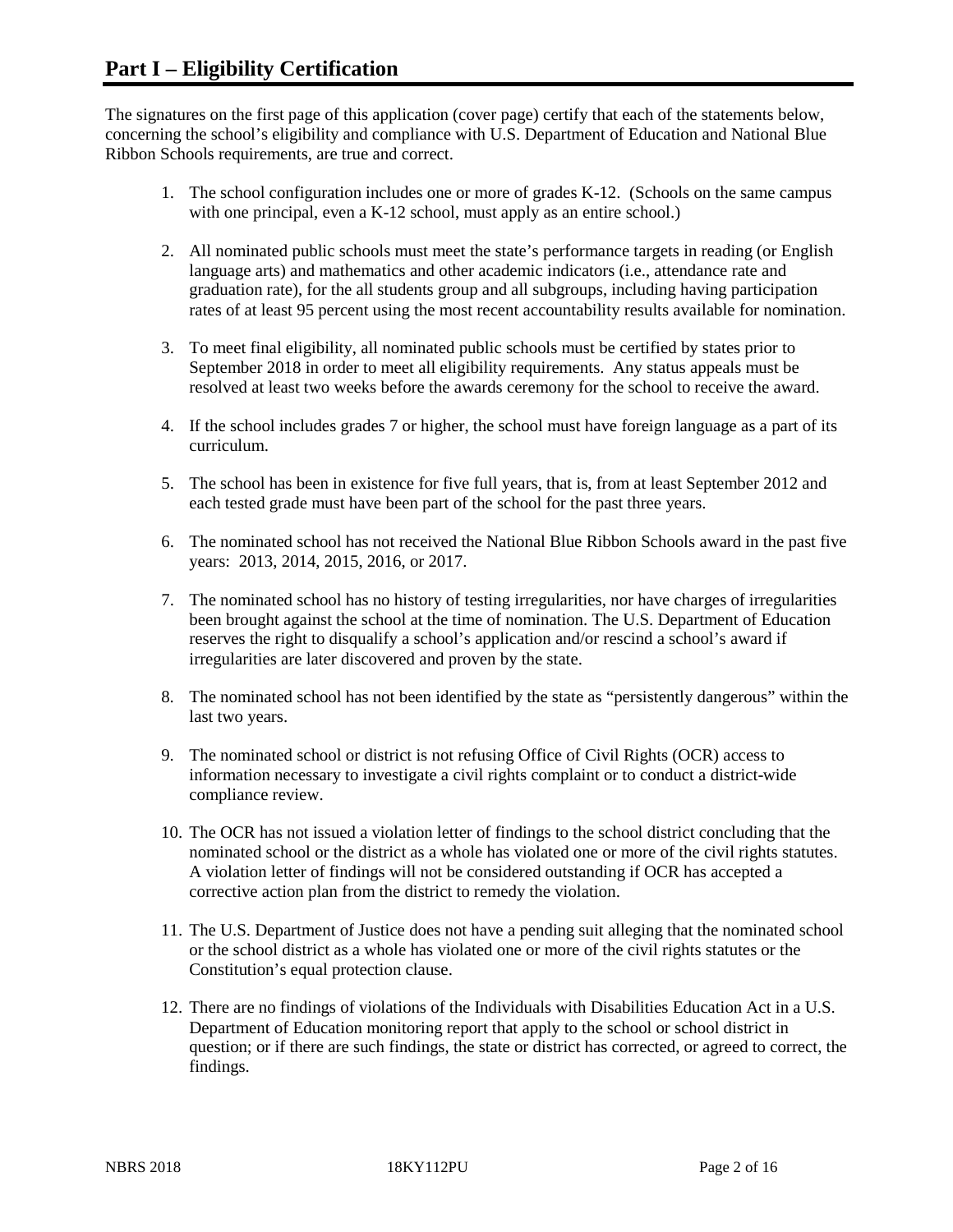# **PART II - DEMOGRAPHIC DATA**

#### **Data should be provided for the most recent school year (2017-2018) unless otherwise stated.**

#### **DISTRICT**

1. Number of schools in the district  $\frac{4}{4}$  Elementary schools (includes K-8) (per district designation): 2 Middle/Junior high schools 1 High schools 0 K-12 schools

7 TOTAL

**SCHOOL** (To be completed by all schools)

2. Category that best describes the area where the school is located:

[] Urban or large central city [X] Suburban [] Rural or small city/town

3. Number of students as of October 1, 2017 enrolled at each grade level or its equivalent in applying school:

| Grade                           | # of         | # of Females | <b>Grade Total</b> |
|---------------------------------|--------------|--------------|--------------------|
|                                 | <b>Males</b> |              |                    |
| <b>PreK</b>                     | 16           | 12           | 28                 |
| K                               | 29           | 37           | 66                 |
| $\mathbf{1}$                    | 34           | 33           | 67                 |
| 2                               | 31           | 26           | 57                 |
| 3                               | 31           | 40           | 71                 |
| 4                               | 30           | 44           | 74                 |
| 5                               | 31           | 35           | 66                 |
| 6                               | 0            | 0            | 0                  |
| 7                               | 0            | 0            | 0                  |
| 8                               | 0            | 0            | 0                  |
| 9                               | 0            | 0            | 0                  |
| 10                              | 0            | 0            | 0                  |
| 11                              | 0            | 0            | 0                  |
| 12 or higher                    | 0            | 0            | 0                  |
| <b>Total</b><br><b>Students</b> | 202          | 227          | 429                |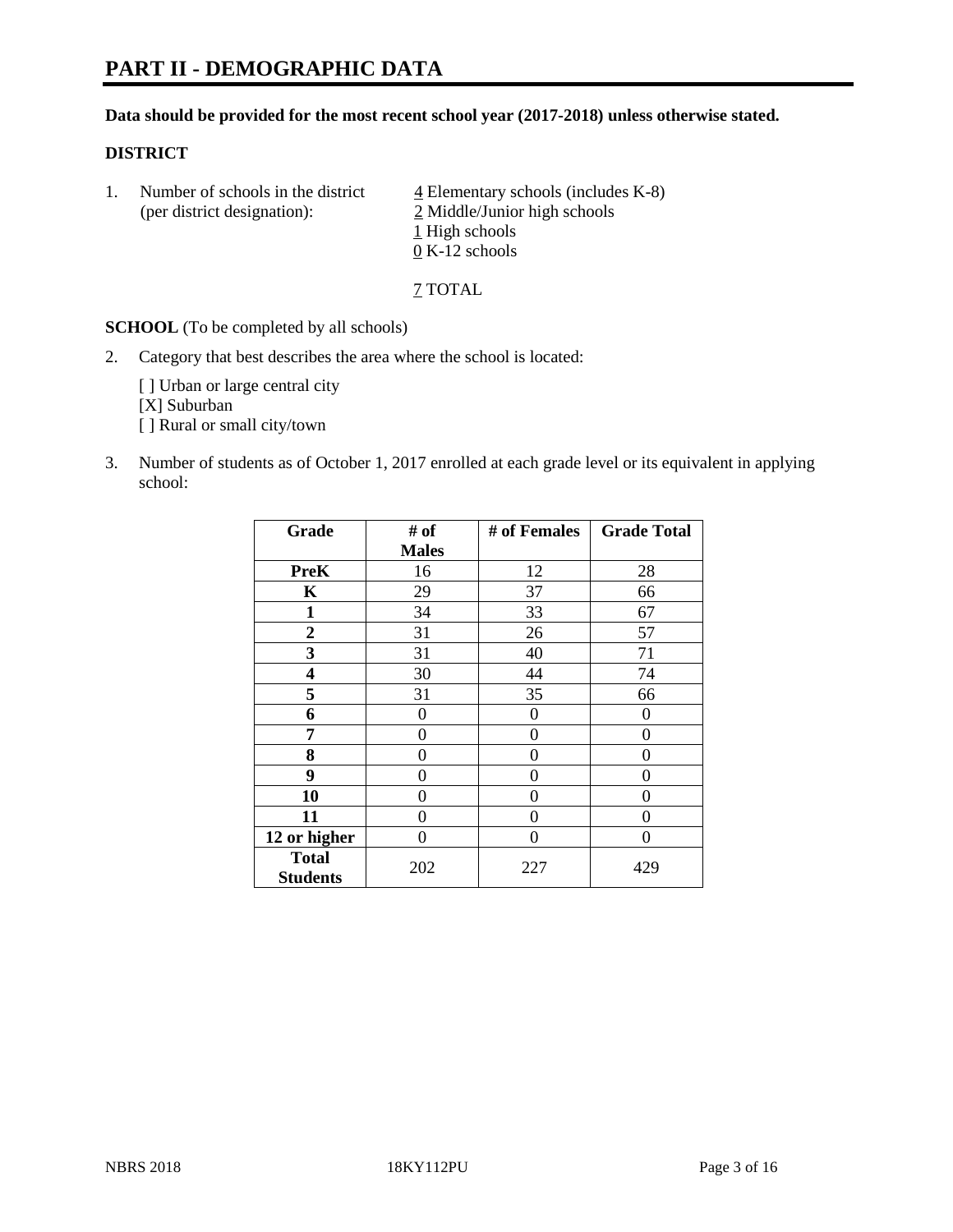the school: 1 % Asian

4. Racial/ethnic composition of  $\qquad 0\%$  American Indian or Alaska Native 4 % Black or African American 13 % Hispanic or Latino 0 % Native Hawaiian or Other Pacific Islander 78 % White 4 % Two or more races **100 % Total**

(Only these seven standard categories should be used to report the racial/ethnic composition of your school. The Final Guidance on Maintaining, Collecting, and Reporting Racial and Ethnic Data to the U.S. Department of Education published in the October 19, 2007 *Federal Register* provides definitions for each of the seven categories.)

5. Student turnover, or mobility rate, during the 2016 – 2017 school year: 11%

If the mobility rate is above 15%, please explain.

This rate should be calculated using the grid below. The answer to (6) is the mobility rate.

| <b>Steps For Determining Mobility Rate</b>         | Answer |
|----------------------------------------------------|--------|
| (1) Number of students who transferred to          |        |
| the school after October 1, 2016 until the         | 20     |
| end of the 2016-2017 school year                   |        |
| (2) Number of students who transferred             |        |
| <i>from</i> the school after October 1, 2016 until | 32     |
| the end of the 2016-2017 school year               |        |
| (3) Total of all transferred students [sum of      | 52     |
| rows $(1)$ and $(2)$ ]                             |        |
| (4) Total number of students in the school as      |        |
| of October 1, 2016                                 | 460    |
| (5) Total transferred students in row (3)          |        |
| divided by total students in row (4)               | 0.11   |
| $(6)$ Amount in row $(5)$ multiplied by 100        |        |

6. English Language Learners (ELL) in the school:  $10\%$ 

45 Total number ELL

Specify each non-English language represented in the school (separate languages by commas): Spanish, Ukranian

7. Students eligible for free/reduced-priced meals: 45 % Total number students who qualify: 191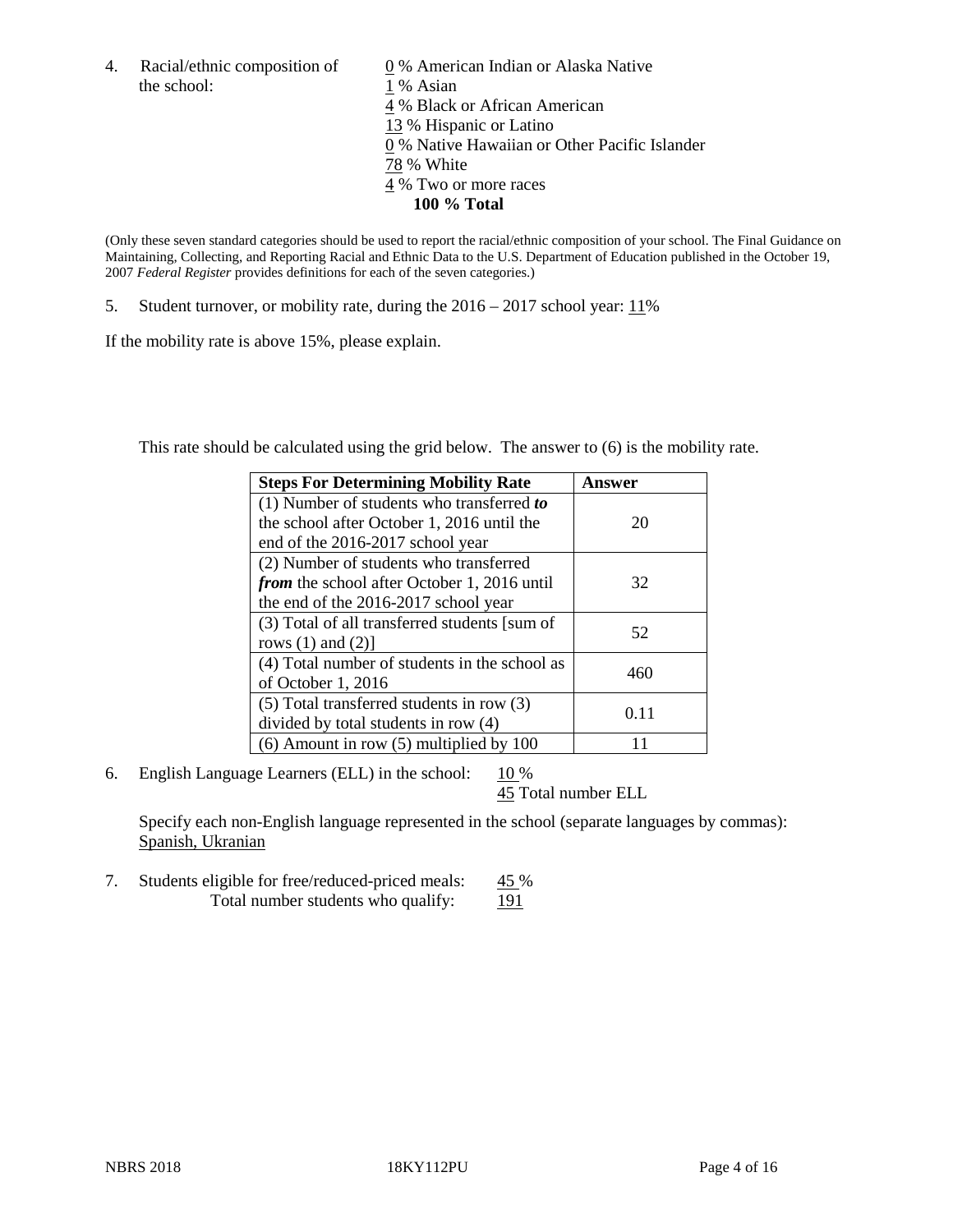44 Total number of students served

Indicate below the number of students with disabilities according to conditions designated in the Individuals with Disabilities Education Act. Do not add additional conditions. It is possible that students may be classified in more than one condition.

| 2 Autism                  | 1 Multiple Disabilities                 |
|---------------------------|-----------------------------------------|
| 0 Deafness                | 0 Orthopedic Impairment                 |
| 0 Deaf-Blindness          | 4 Other Health Impaired                 |
| 3 Developmentally Delayed | 6 Specific Learning Disability          |
| 0 Emotional Disturbance   | 24 Speech or Language Impairment        |
| 0 Hearing Impairment      | 0 Traumatic Brain Injury                |
| 3 Intellectual Disability | 1 Visual Impairment Including Blindness |

- 9. Number of years the principal has been in her/his position at this school:  $8$
- 10. Use Full-Time Equivalents (FTEs), rounded to nearest whole numeral, to indicate the number of school staff in each of the categories below:

|                                                                                                                                                                                                                                | <b>Number of Staff</b>      |
|--------------------------------------------------------------------------------------------------------------------------------------------------------------------------------------------------------------------------------|-----------------------------|
| Administrators                                                                                                                                                                                                                 | $\mathcal{D}_{\mathcal{L}}$ |
| Classroom teachers including those<br>teaching high school specialty<br>subjects, e.g., third grade teacher,<br>history teacher, algebra teacher.                                                                              | 19                          |
| Resource teachers/specialists/coaches<br>e.g., reading specialist, science coach,<br>special education teacher, technology<br>specialist, art teacher, etc.                                                                    | 9                           |
| Paraprofessionals under the<br>supervision of a professional<br>supporting single, group, or classroom<br>students.                                                                                                            | 7                           |
| Student support personnel<br>e.g., guidance counselors, behavior<br>interventionists, mental/physical<br>health service providers,<br>psychologists, family engagement<br>liaisons, career/college attainment<br>coaches, etc. | $\mathfrak{D}$              |

11. Average student-classroom teacher ratio, that is, the number of students in the school divided by the FTE of classroom teachers, e.g., 22:1 23:1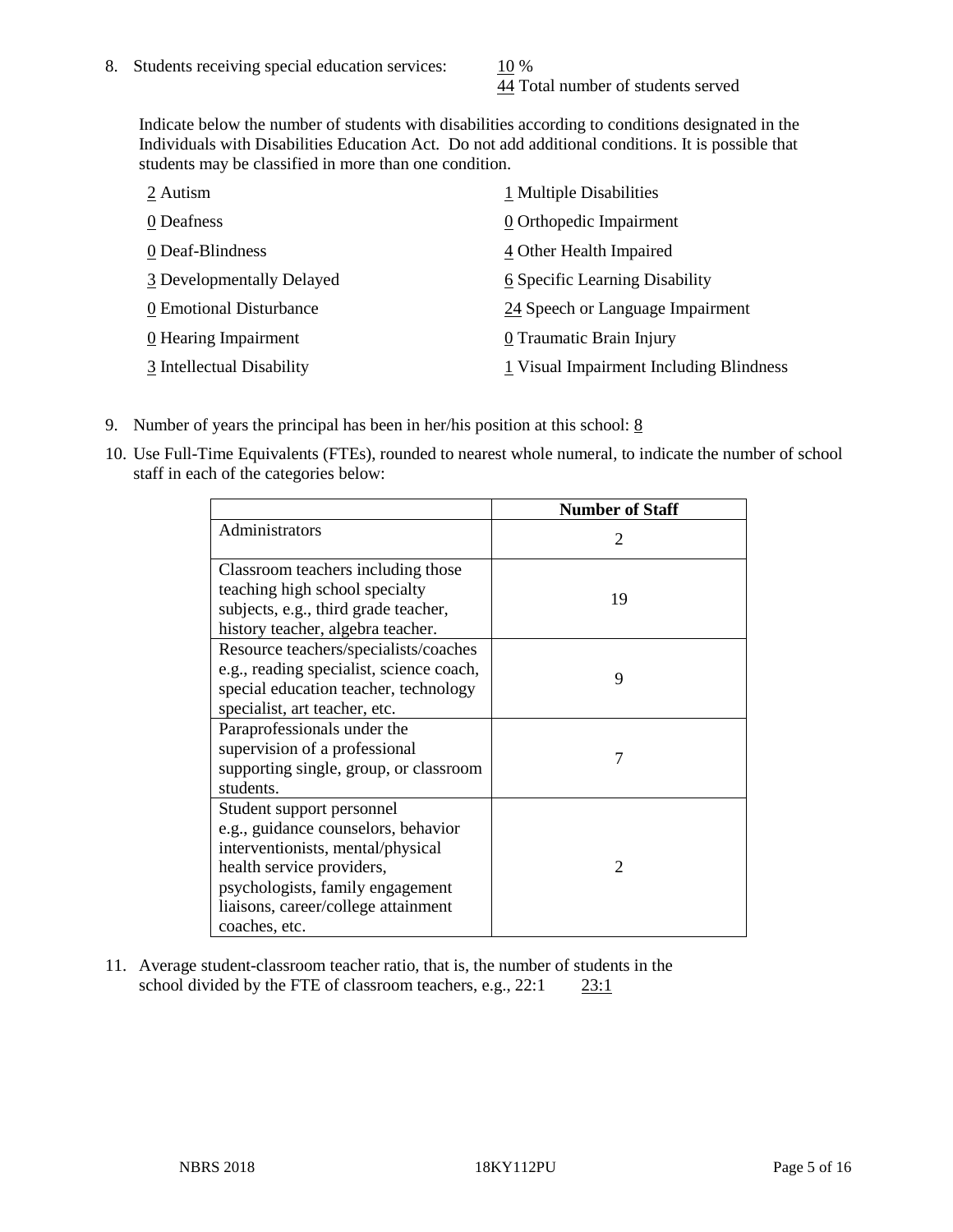12. Show daily student attendance rates. Only high schools need to supply yearly graduation rates.

| <b>Required Information</b> | 2016-2017 | $2015 - 2016$ | 2014-2015 | 2013-2014 | 2012-2013 |
|-----------------------------|-----------|---------------|-----------|-----------|-----------|
| Daily student attendance    | 97%       | 97%           | 96%       | 77%       | 97%       |
| High school graduation rate | 0%        | 0%            | 0%        | 9%        | 0%        |

#### 13. **For high schools only, that is, schools ending in grade 12 or higher.**

Show percentages to indicate the post-secondary status of students who graduated in Spring 2017.

| <b>Post-Secondary Status</b>                  |    |
|-----------------------------------------------|----|
| Graduating class size                         |    |
| Enrolled in a 4-year college or university    | 0% |
| Enrolled in a community college               | 0% |
| Enrolled in career/technical training program | 0% |
| Found employment                              | 0% |
| Joined the military or other public service   | 0% |
| Other                                         | ገ% |

14. Indicate whether your school has previously received a National Blue Ribbon Schools award. Yes No X

If yes, select the year in which your school received the award.

15. In a couple of sentences, provide the school's mission or vision statement.

To help each child reach their potential academically, socially, and emotionally.

16. **For public schools only**, if the school is a magnet, charter, or choice school, explain how students are chosen to attend.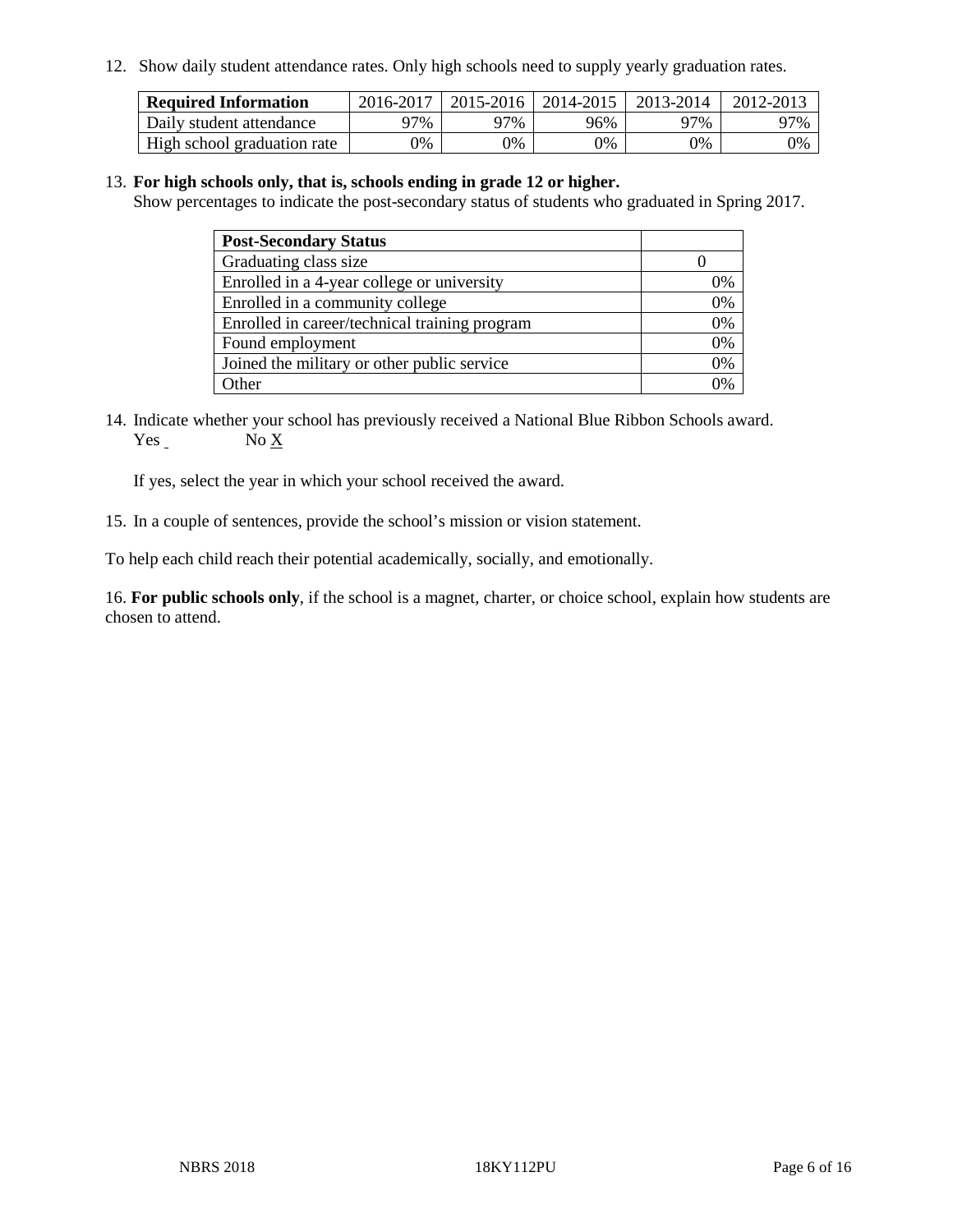# **PART III – SUMMARY**

As you walk down the halls of Huntertown Elementary you will hear the sounds of students engaging in learning. You will see hallways alive with student work. You will see positive behavior expectations posted in all areas. You will see students engaged in technology, creating art, working on projects, reading, and engaged in communication using Kagan structures. You will see staff engaging students in conversations about learning. You will see teachers engaged in dialogue around data and curriculum in Professional Learning Communities (PLC). You will see parents volunteering in classrooms. You will see a school that believes in the whole child.

Huntertown is located in Versailles, Kentucky in Woodford County. Founded in 1792, Versailles is in Central Kentucky surrounded by farmland and some of the most famous horse farms in the Bluegrass Region. The total population of Woodford County is around 8,500 and serves 3,950 students. In 1981, the doors of Huntertown opened. At that time the school population consisted of primarily Caucasian, middleclassed families. Over the years, the community has expanded exponentially with an increase in our Hispanic population. At one point Huntertown served over 800 students, however, three years ago the district redistricted and currently serves a little over 400.

Huntertown is a school focused on small town traditions. Many of the staff members have taught here for over two decades. This has created a strong community. Huntertown is a school-wide Title I school with 45% free/reduced enrollment, 10% special education, and 10% English Language Learners (ELL). Over the past few years, our Hispanic numbers continue to grow. This presented a challenge to reach our newest students. A local church partners with us to provide a Hispanic outreach program, Avanza. Once a week our Hispanic students are bused to the church for Avanza. At Avanza, students are provided, activity, food and tutoring. The school works with the church to provide work that is on the child's instructional level. This partnership has helped our Hispanic students not only show academic growth but also gain language skills and confidence. Another partnership that provides opportunities for our students us is our partnership with the local parks and recreation. They provide opportunities for students to engage in physical activities such as Girls on the Run, Boys on the Court, soccer, basketball, archery, and lacrosse.

Each child is provided weekly instruction in core academics, non-core academics, and social-emotional curriculum. Huntertown provides a rigorous curriculum based on the Kentucky Common Core Academic Standards. Classroom teachers use the standards to create engaging lessons that challenge and meet the needs of our learners. The Jan Richardson Guided Reading structure is used daily. Students are engaged in reading text, discussing, and writing to demonstrate understanding. In math, teachers focus on using Concrete-Representational-Abstract (CRA) structures to design instruction. Through this method students are able to understand and apply mathematical knowledge. Our teachers integrate Kagan structures into all areas in order to increase student engagement and build relationships. The use of Kagan structures have been invaluable for our ELL and economically disadvantaged students.

We have a strong Positive Behavior Intervention System (PBIS). Teachers teach students how to be safe, responsible, and respectful in all areas. Students are rewarded and retaught as needed. Teachers also teach Second-Steps for social and emotional support. This is followed up by our guidance counselor in the classroom twice a month. Additionally, we celebrate students for being "Bucket Fillers". A Bucket Filler is someone who fills someone's bucket by being kind and helpful. Students are recognized for being a Bucket Filler by having their names announced and receive rewards. Further, administration celebrates students who are Bucket Fillers by mailing them post cards with specific reasons they are bucket fillers.

We have a strong Multi-Tiered System of Support (MTSS) to problem solve students who are not achieving the level of expectations. At MTSS meetings, administration, school psychologist, counselor, and teachers meet to discuss each child that is not achieving at the expected level and create an intervention plan. This plan could be for academics or social emotional. Either way, we put interventions in place to meet the child's needs. With an intervention block built into our master schedule, we are able to meet the needs of all students.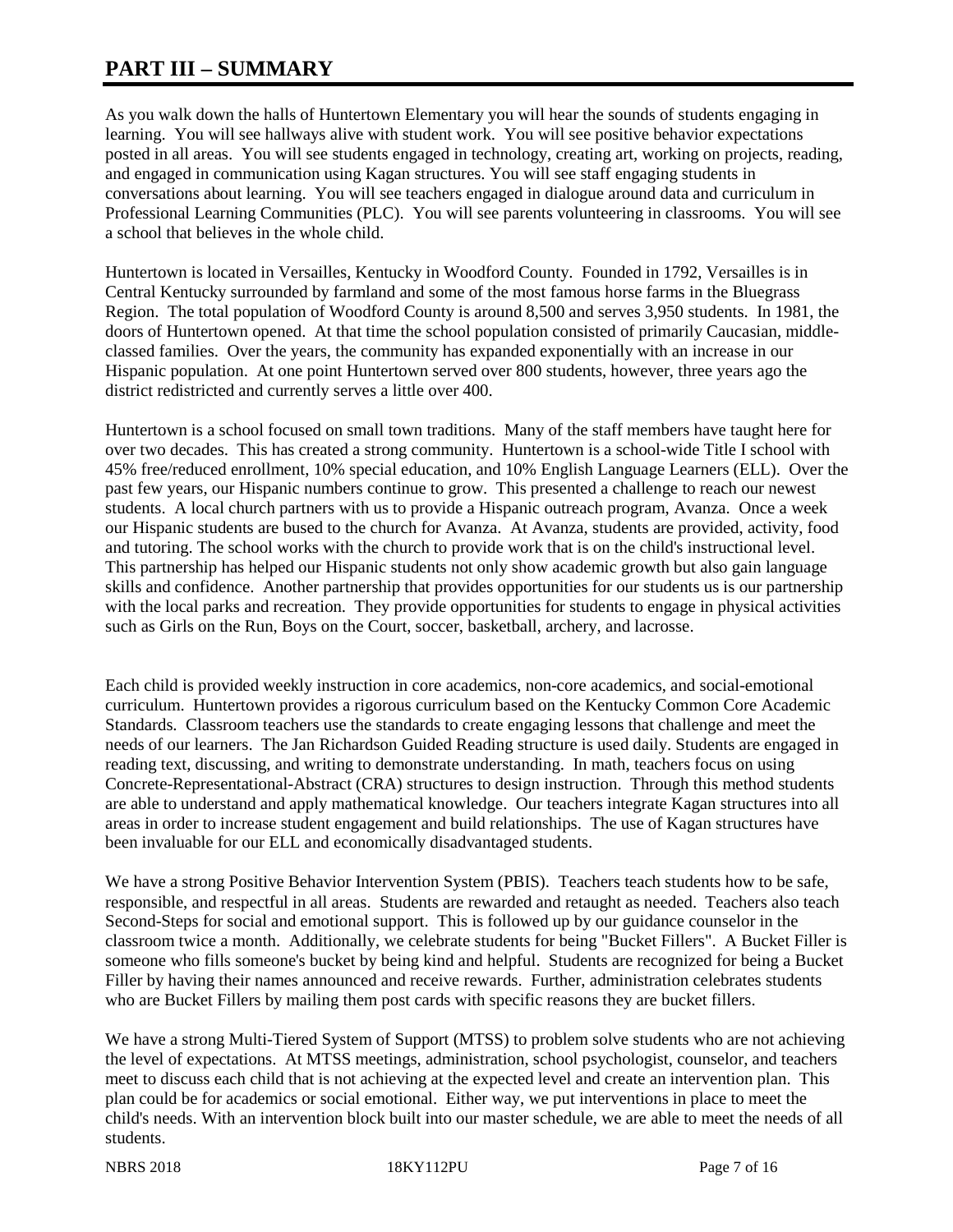Huntertown is proud of our academic excellence. For three years, we have been able to celebrate being a "School of Distinction" as determined by our end of the year state test. This past year, although our scores increased our state no longer recognizes schools as being a School of Distinction. For the past four years, we have continued to make gains in our core academic areas. We continue to work as a staff to evaluate our programs annually and determine needed changes and professional learning.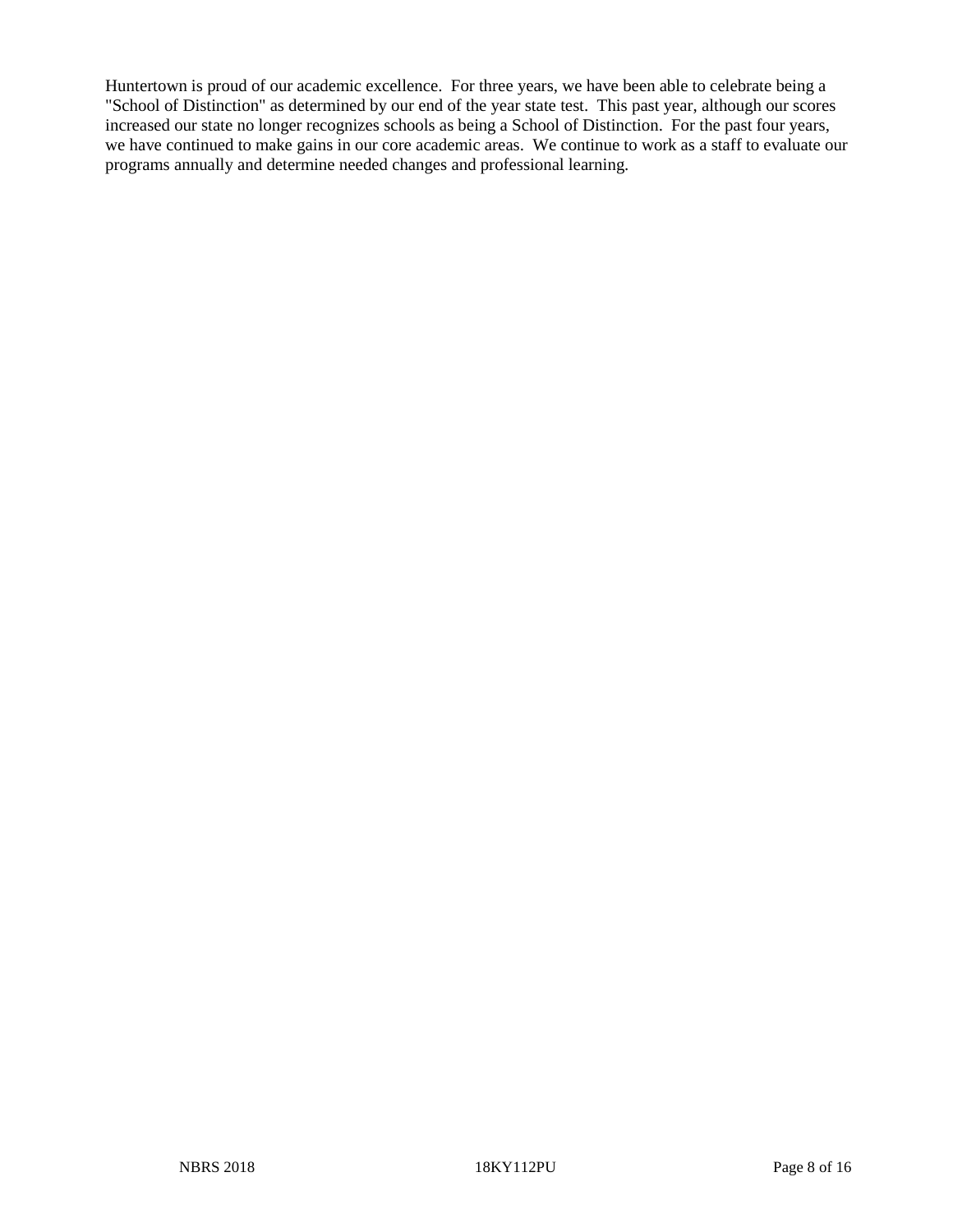# **1. Core Curriculum:**

At Huntertown, we provide a rigorous, engaging curriculum for all students. Our mission is to facilitate the development of each student's intellect, character, and physical and mental health. We aspire to help each student to become a productive, responsible citizen. Our curriculum and instructional practices are aligned to the Kentucky Academic Standards based on the Common Core. Our district has set pacing guides that all schools follow in order to ensure that students who are transient are exposed to all the curriculum. However, as a school, our teachers have autonomy to design and teach the content using engagement strategies. Our staff has been trained in Kagan structures thus embed them into all subjects.

Reading has been our targeted focus for several years based on data from several sources. Even though we continue to make significant gains each year in reading, we keep it as a focus because not all groups are being equally successful. We adopted the Jan Richardson's approach to guided reading three years ago and have seen gains with our struggling readers. Guided reading is a research-based approach to teaching reading that is an essential part of a balanced and comprehensive literacy program that provides explicit instruction in comprehension, writing, work knowledge, and fluency. Each day students receive 120 minutes of literacy instruction. Students are assessed on a regular basis using formative, summative assessments, Benchmark Assessment System (BAS), Developmental Reading Assessment (DRA) Measure of Academic Progress (MAP), and FastBridge. Students who do not meet the grade level expectations are placed in interventions.

Students are engaged mathematically through various structures based on the Kentucky Academic Standards. The core of mathematics instruction matches current research that shows students maximize success in mathematics when actively engage in math, work on long application-based problems, and are provided the opportunity to struggle and receive feedback around that struggle. Students are provided ample opportunities to dialogue with peers about numbers, concepts, problem solving strategies, and the learning as a whole. The use of "Math/Number Talks" and "Kagan Cooperative Learning Structures" are two powerful examples of the engagement strategies that are present in core instruction. Teachers meet in PLCs to design lessons around the Common Core and the CRA sequence of instruction. Initial instruction of the skill/concept focuses on the use of concrete objects. When students demonstrate mastery on a skill of using objects, students then receive instruction and opportunity to describe and perform the concept/skill with models, drawings, and/or other types of representation of the skill/concept. Only after showing mastery with a skill/concept in the Concrete and Representational phrase will students be provided modeling and activities on performing the skill/concept using only numbers and mathematical symbols to demonstrate an Abstract level of understanding.

Our science program is focused on hands-on learning. Our teachers utilize Amplify interactive science resources to enhance their lessons. The foundational lesson is based on the Next Generation Science Standards with the use of National Geographic Textbook. Teachers integrate science into English Language Arts (ELA) by reading non-fiction books and writing about science content. In addition, teachers integrate experiments and STEM activities to increase student engagement. These activities help to deepen student understanding of concepts. After the Experiments and STEM activities, students use a critical lens to write about their thinking. This is an importation part of our science program. Further, in fourth grade, students participate in the Kentucky 4-H program. 4-H is an independent, non-profit, partner of the Kentucky Cooperative Extension Service and the University of Kentucky College of Agriculture.

At Huntertown we use integrated social studies methods where teaches integrate social studies into the ELA curriculum. This cross-curricular approach supports a multitude of learners, especially our ELL students who may not have experiences or exposure to language that emerges through the lens of social studies instruction. We use trade books to read and study the different themes in our core content. Children are exposed to biographies, first-hand accounts, diaries, etc. In addition, we use Flocabulary and Scholastic Magazine to teach current events. Students work to make connections with our past and our present.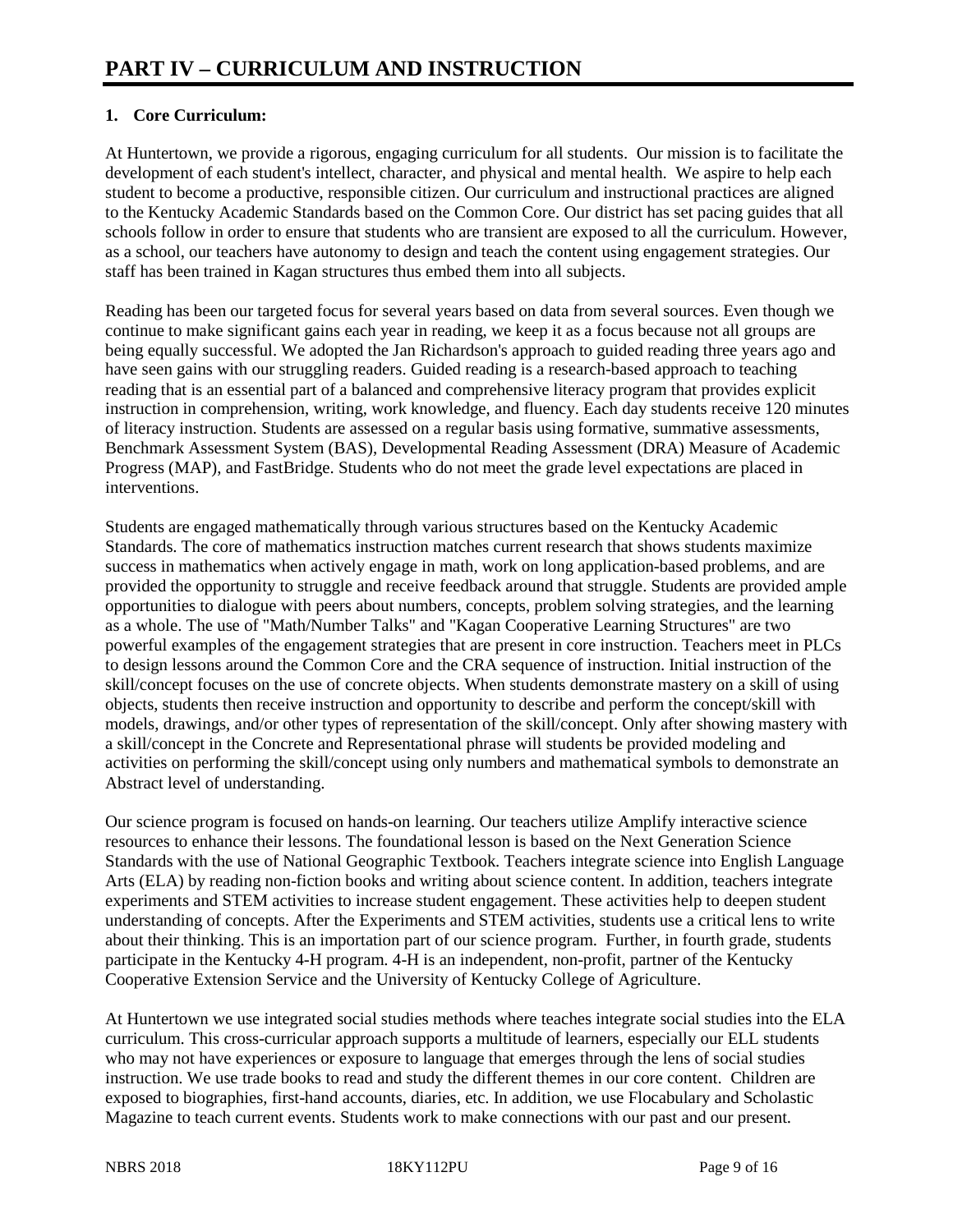Our preschool program is a comprehensive early education program serving at-risk, special needs and typically developing student in half sessions four days a week. Using developmentally appropriate practices, the Kentucky Early Childhood Standards are the basis for teaching and learning and are aligned to Kentucky Academic Standards for Kindergarten. Preschool teachers use the Teaching Strategies Gold curriculum and assessment system to measure learning at a minimum of three checkpoints a year. Students entering kindergarten at Huntertown score at 78% ready on the Brigance kindergarten screener compared to 64% county wide and 51% statewide.

## **2. Other Curriculum Areas:**

It is Huntertown's belief that we educate the whole child. All students are offered 60 minutes of non-core instruction daily in one of more of the following areas: visual arts, media/library, physical education, music and Chinese. In addition, students utilize technology in the media center and also in classrooms.

Each week students participate in one hour of music/creative movement instruction. Our program utilizes the Orff Schulwerk philosophy, providing students with numerous experimental learning opportunities before beginning to label musical concepts. The elements of music and dance are addressed through a variety of songs and activities. Students sing, chant, play instruments, improve/adapt songs and games, and improvise music and dance. Students have access to tubanos, djembes, xylophones, ukuleles, recorders and a variety of unpitched percussion instruments. Each grade level has a month during the school year that they perform. The performance highlights pieces they have composed or choreographed. Additionally, after school musical clubs are available for students in grades 2-5. For the last three years, student in grades 4-5 have participated in honor choir with fifth being invited to participate in string orchestra.

Students receive one hour of visual arts weekly. The focus is on creating and designing art through various mediums while allowing students to explore their own national talent. Students are taught to reflect and often use Kagan strategies to have conversations about art. Students also learn about a variety of artists that create art from all around the world. All grades display their art in numerous contests, programs, and showcases throughout the school year designed to feature and exhibit student's creative skills and artistic growth. Many of our students have won awards for projects they have created.

All students participate in one hour of physical education weekly. Our school utilizes FUNdamental Integrative Training (FIT) which incorporates activities to enhance skills related components of physical fitness. The program integrates age appropriate types of physical fitness. Students are given the opportunity to make choices to increase their endurance level. Students learn and practice a variety of movement skills while playing game and having fun.

The Library Media Center offers students a wide array of activities. On a weekly basis, students listen to stories read aloud corresponding to their classroom curriculum, check out books from a variety of genres, and acquire knowledge in media skills such as parts of a book, story elements, characteristics of different genres, and research skills. Students are encouraged to take Accelerated Reading tests weekly which assesses their comprehension of books they are reading. This assessment provides valuable information on the child's reading level. Makerspace is another aspect of our Library Media Center. Students work collaboratively with hands-on STEAM (Science, Technology, Engineering, Art and Mathematics) actives while having enriching discussions centered on their findings. Throughout the year, the library hosts various events such as decorating book character pumpkins, "Hour of Code", two books fair, visiting artist, book signings, and a spelling bee. It is a hub of activity for the school.

Technology is integrated throughout our school in all grades. Our school 1:1 Chromebooks in intermediate. Primary grades have enough iPads for 1:2. Additionally, we have two computer labs for student's access. Some school-wide technology programs that our studen'ts use are: IXL, Lexia, Reading Plus, Prodigy Math, Reflect Math, and Accelerated Reader. Teachers incorporate technology into their lessons and students create products to reflect their learning by employing G Suite for Education. Students use Google Slides for presenting researched material, Google Drawings to depict math concepts, Google Docs to type their written work, etc. Our school has a Student Technology Leadership Program (STLP). This group of students meets weekly creating products using technology. Coding is practiced within out Library Media Center during the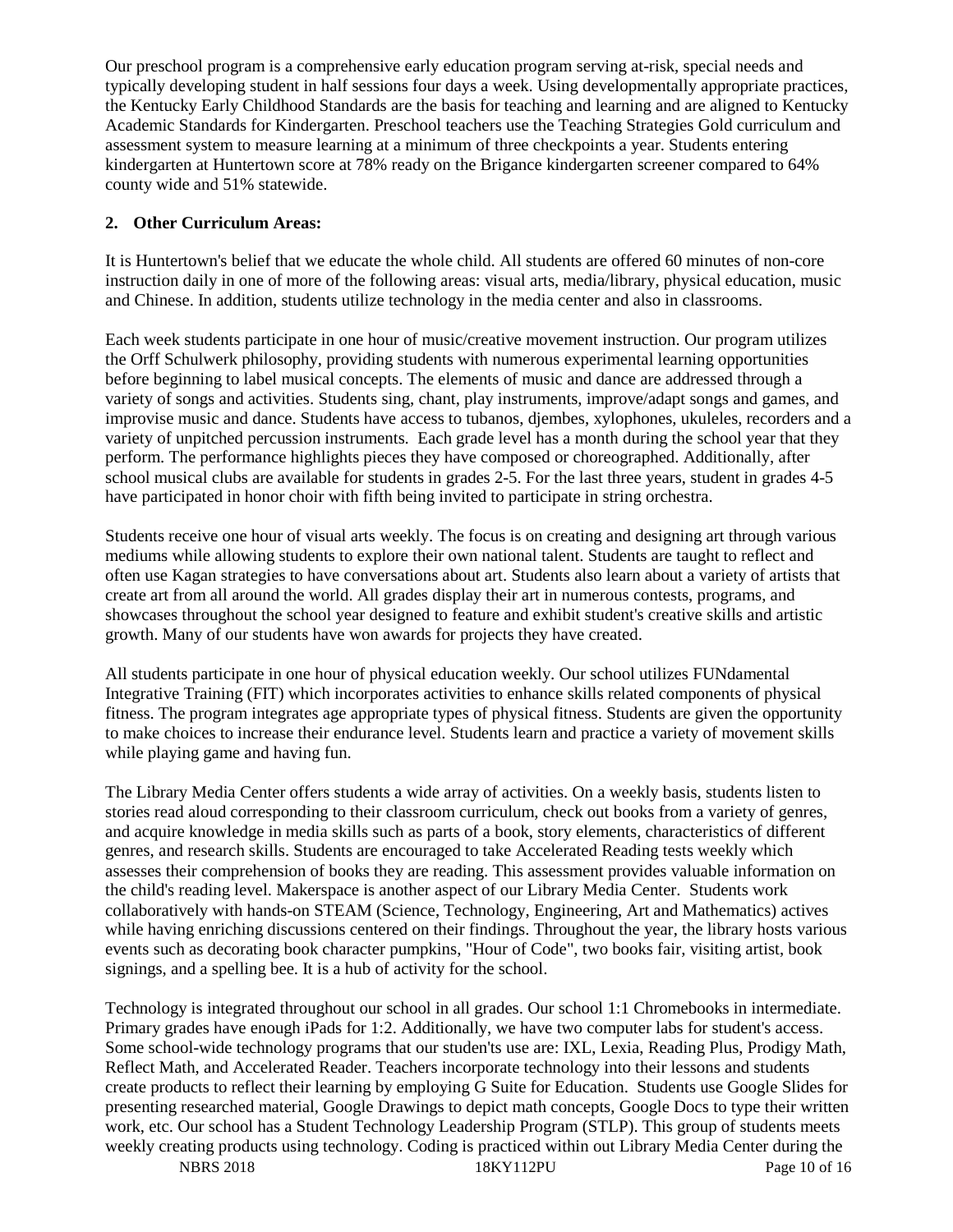"Hour of Code" and throughout the year.

We are fortunate to have a partnership with the University of Kentucky and Confucius Institute to offer Chinese to our students. We have had Chinese in our school for five years. The funding is provided through a Confucius Grant to develop Language, Culture and a partnership with China. The grant allows our students go gain a global perspective and supports global readiness in the Chinese language and cultural.

### **3. Instructional Methods, Interventions, and Assessments:**

Huntertown teachers work together in Professional Learning Communities (PLC) to create high quality lessons based on student needs. This collaborative cultures empowers teachers to look at each child and work together to plan lessons to meet the needs of tier I, II and III. In PLCs teachers use formative assessments based on daily lessons, Measure of Academic Progress (a universal screener), summative assessments, end-of-the-unit assessment, Developmental Reading Assessment, and FASTbridge to determine extra supports or enrichment that are needed.

Tier I, core instruction, is planned for all students. Teachers flexibly group students within the classroom to provide differentiated core instruction. Teachers utilize Kagan strategies during core class in most subjects. Kagan structures provide a way for students who may not have the vocabulary, confidence, or skills to communicate effectively, a voice. Through the structures students practice academics and social skills. Teachers also utilize technology. Teachers incorporate technology into lessons by allowing students to research and create. Students use Google to present and share their work with other students and the teacher.

When the PLC determines, based on data, that students need more support to be successful it is brought up to the Multi-tiered Systems of Support Team (MTSS). Through this system we analyze data for each student that we feel may need extra support. The team uses a problem solving approach. The team places the student in a tier II or III intervention designed to meet their needs.

School-wide, approximately 15-20% of our student may need tier II supports. Tier II support is based on skills that students may not have mastered in the tier I instruction. In the primary grades, tier II reading support is an hour block 2-4 times a week that supports all areas of our literacy instruction with a focus on essential skills that student have not mastered. Students rotate through essential skills groups that may include word work, familiar text, unfamiliar text, and writing. Student progress is continually monitored to determine success. In our intermediate grades, tier II reading is twice a week with a focus on skills in targeted groups. In math tier II students are pulled into skills groups 2-3 times a week for 30 minutes, based on progress toward current skills that are being taught.

On an average annually, 1%-5% of our student population will require tier III supports. Interventions at tier III are intense in nature and do not replace tier I or II but instead layer another level of support. These interventions are 20-30 minutes daily. The MTSS team works with the classroom teacher to look at data to determine need. The students are placed into research based interventions and progress monitored weekly to evaluate the effectiveness of the intervention to math the need. Some examples of interventions used at tier III are: Reading Recovery, Do the Math, Connected Math, Comprehensive Intervention Model (CIM), Road to Code, Leveled Literacy Intervention (LLI), and Touch Math.

According to our end of the year state test, Kentucky Performance Rating for Educational Progress (K-PREP) Assessment the two groups that show an achievement gap are the economically disadvantaged and Hispanic groups. Using our Kagan structures, intentionally interventions, community partnerships, and technology, we continue to narrow the gap between all students and our gap students.

In order to continue to be a high performing school, we are dedicated to empowering our teachers to continue learning. This coming summer administration along with six teachers will be attending the Kagan Summer Institute to continue our knowledge. In addition, six of our staff members will be attending Kagan Structures for Little Ones. Further, all of our classroom teachers will be attending a one day literacy training that supports our adopted Jan Richardson structures. Additionally, staff will attend science, behavior, and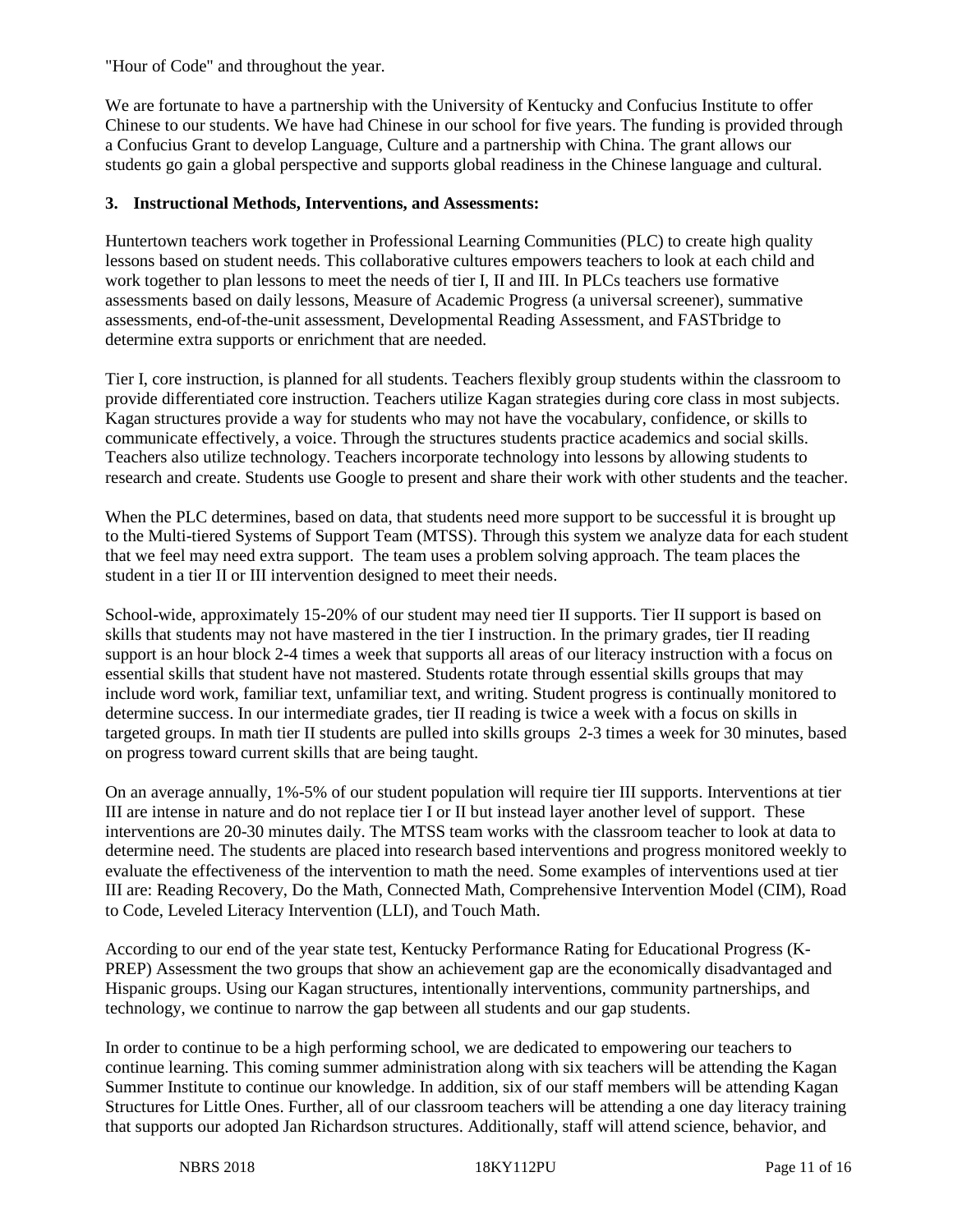writing professional learning. We have a structure in place to learn from others. We will continue to provide students with the best quality instruction while continuing to learn.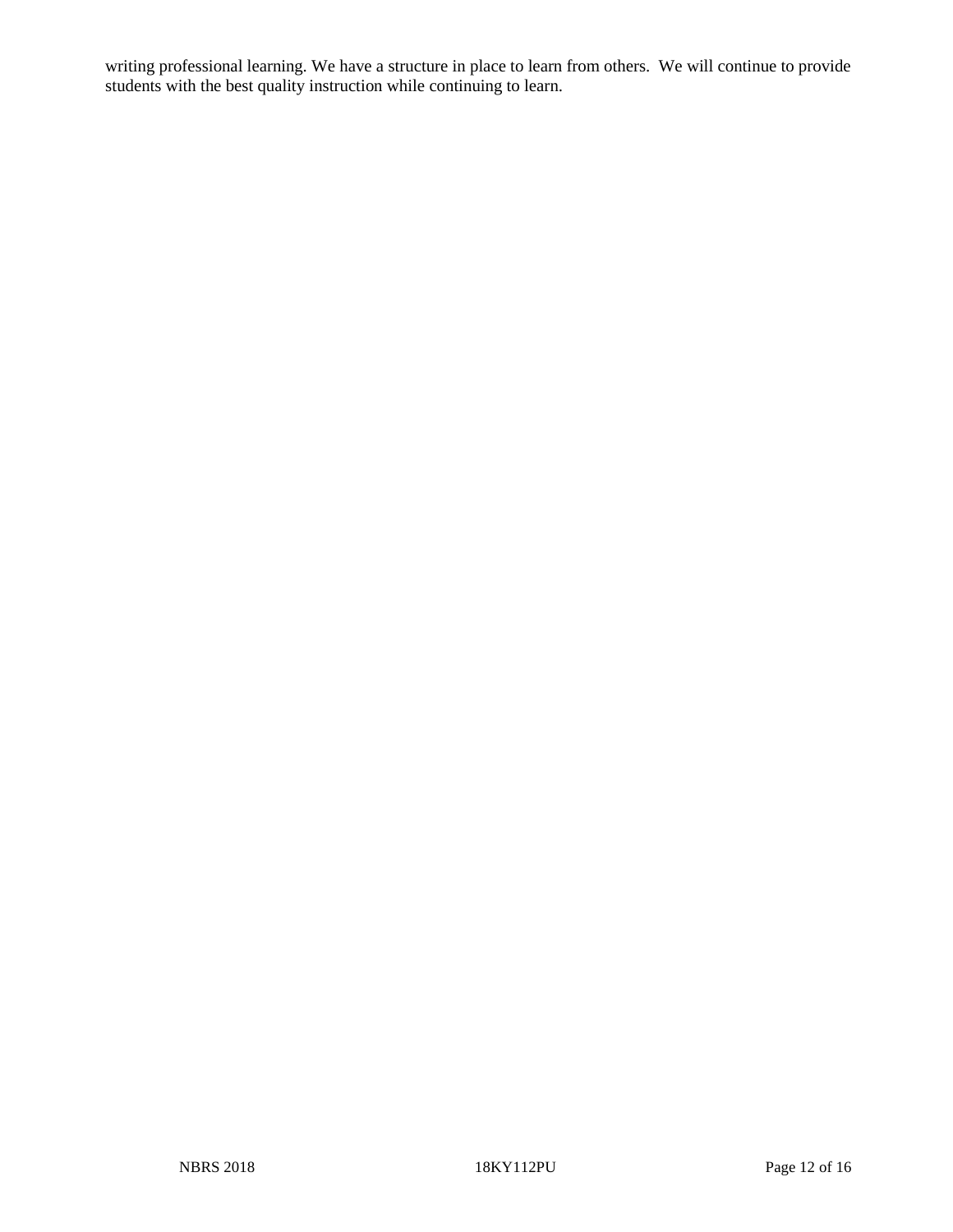# **1. School Climate/Culture:**

When you walk into a classroom, you will see students in team. They have created an identify by giving themselves a name and a team "cheer". Some teachers create special handshakes for students others attend ballgames and social events. Teachers and staff believe that not only are we a community, we must operate as one. Kagan provides a structure for team building and class building. This is especially important for our economically challenged and Hispanic students. Kagan structures provide a "safe" environment where they can be free to share ideas and express their thoughts. Teachers use this structure and others they have created to build a strong relationship with each child. This relationship is what motivates students to want to come to school and do their very best. They are part of a whole. As a school we feel that the benefits and structures of Kagan are important to all of our students and their success academically and socially.

One way that we create a positive culture is by creating an environment where students are taught to be safe, respectful, and responsible. Our Positive Behavior Intervention and Support System (PBIS) is structured to empower students. Students are taught "The Wildcat Way" which is our PBIS system. The key to an effective PBIS system is being creating a positive climate. We recently had an external audit through the University of Louisville looking at our PBIS. We were proud of the results of 16:1 positives. A component of our PBIS is behavior intervention. If a child struggles with PBIS the guidance counselor, school psychologist or administration will create social groups to reteach behaviors. These groups meet as needed to help students be successful. This year we have had a group who struggled with taking responsibly and also a good who worked on being respectful.

Leadership believes that teachers are the experts in their classroom. All teachers are part of a PLC where they can share information with their peers on how to improve student learning. In addition, we have academic committees that are led by experts in the building. Teachers feel valued when they can learn from peers. As a staff, we create out goals for the year. We align our professional planning to those goals. The teachers are part of the process. Additionally, teachers have a voice in new curriculum and district pacing guides.

## **2. Engaging Families and Community:**

Parent involvement can mean different things to each family. No matter what the activity, positive parent involvement can make a dramatic difference in a child's success. In our school, we are fortunate to have a climate that promotes involvement. During the 2015-2016 school year, our parents logged 2996 hours of volunteer time. However, even with these numbers we would like to have more. Here are some strategies that we have used to engage parent and families in our building.

"Take-Home Tote" - This organizational tool provides each k-2 student with a tote bag to organize homework. In this tote, each student receives at least one book that is on his/her reading level. This provides appropriate reading material to many homes that may otherwise not have books, and inform the parent of their child's reading level. Parents are encouraged to read with their child.

Avanza Tutoring - A local church has partnered with us to provide tutoring for our Hispanic families. The language barrier can add difficulty in reaching these families. For this reason, our school partners with a local church to provide an after school tutoring program titled "Avanza". Each week 47+ students are bused to a local church to work with 20 community volunteers on homework, reading, and math skills for 2 hours. Many of our Hispanic parents do not speak English and find it extremely difficult to assist with homework. Avanza is essential to bridge this gap.

Watch D.O.G.S (Dads of Great Students) - This national program invites fathers or father figures to volunteer at their child's school. The program is overseen by our guidance counselor who coordinates scheduling and identifies opportunities for WatchDOGS to a positive role model during the day. WatchDOG dads and volunteers perform a variety of tasks during their volunteer day including welcoming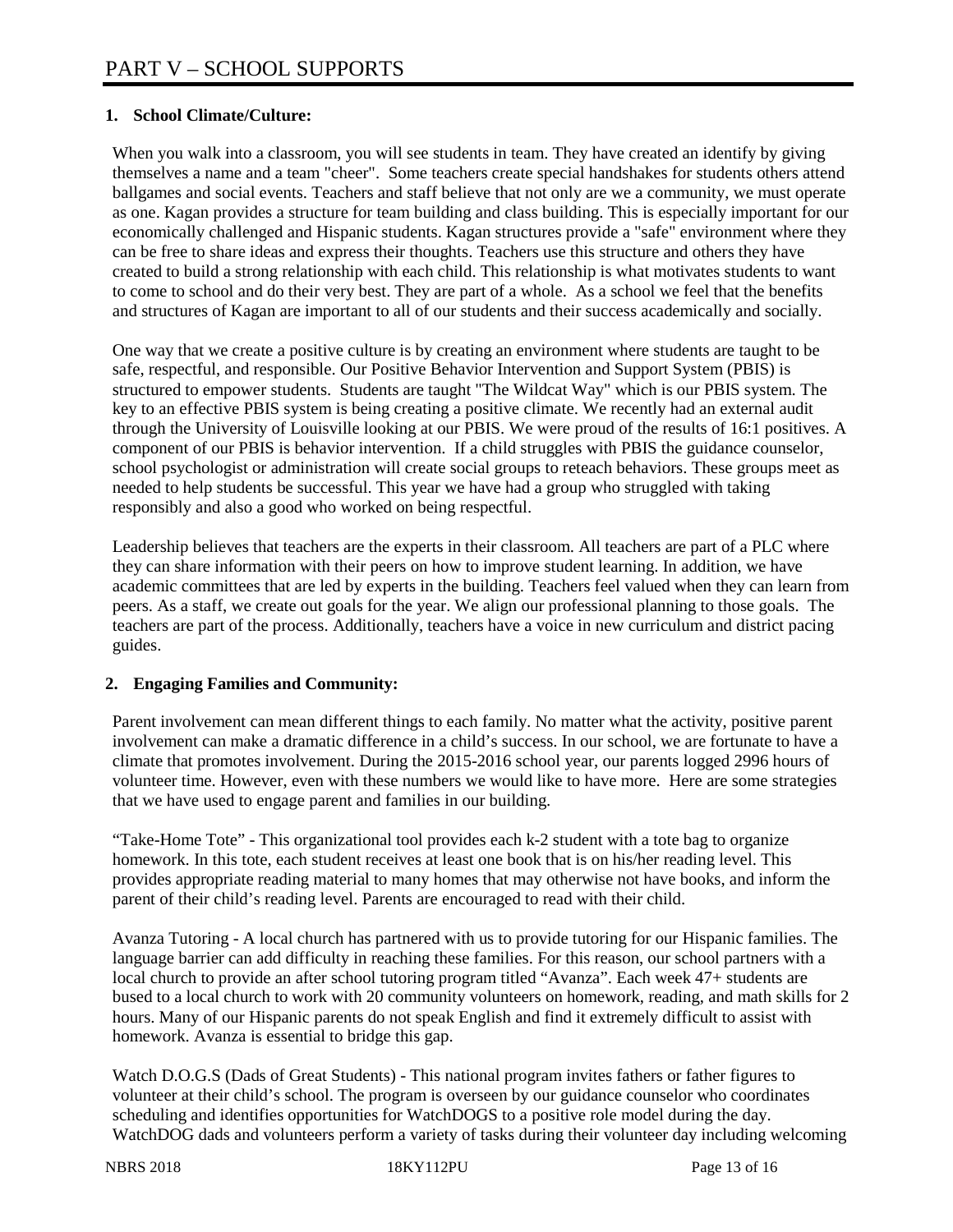students, monitoring the lunch room, and helping in the classroom with small groups of students on classwork.

Family Nights - We offer literacy night, Hispanic nights, Book Fair Family Night, Parent Universities, WatchDOGS Nights, and parent conferences. We communicate with parents through a one-call system, Facebook, paper and electronic newsletters and phone calls.

PTO - Our PTO organizes events to increase parental involvement. Some including a back to school ice cream social, 5K Trick or Trot, Fall Festival, and the entrepreneurial fair and chili cook off.

#### **3. Professional Development:**

Each spring, teachers and administrators reflect on our academic achievement and create a school improvement plan. Part of the plan is analyzing data to determine areas of focus for the upcoming school year. The areas of focus drive the professional development (PD) plan for the upcoming school year. This year our plan focused on literacy and creating a more engaging classroom to meet the needs of our Hispanic and economically challenged students. After creating our school improvement plan and aligning our professional development plan, administration meets with the curriculum and instruction department (C& I) at the district level and shares the school improvement vision. The C & I department partners with our school and schedules sessions for the "Best Practice Academy". The Best Practice Academy is a two week long academy of professional learning that is intended to align with the district and schools' professional development plan. One week is scheduled at the beginning of summer and one at the end of summer. Each teacher is required to complete 30 hours of professional learning during the school year aligned with the school areas of focus and aligned with their personal growth plan. Even with intentional planning there are areas that are not easy to accommodate during Best Practice Academy. Our non-core areas attend sessions on engagement during Best Practice but then are given the opportunity to seek out and attend sessions during the school year that are more aligned with their content areas. Each year our music teacher attend the Orff conference and our library media specialist attends the annual technology conference. The sessions our visual arts teacher and physical education teacher attends vary from year to year but we seek to find sessions that meet their individual needs.

In addition to our non-core areas, we encourage teachers to seek out PD if there is an area of need that we see after the school year begins. We believe that if we spend PD monies on learning that it should impact the entire staff. After a teacher attends a PD session, we ask that teacher to present an overview of their information to the staff in 2-6 mini sessions after school. We are in the process of empowering teachers in the building to become content specialist in order to train and model for our new staff members. This will create teacher leaders and offer a support base.

#### **4. School Leadership:**

The principal at Huntertown believes in a shared leadership approach. Although she sees herself as an academic leaders, she knows that staff in her building may have expert knowledge in areas that she does not. Her goals is to create a community of lifelong learners who are not followers but rather leaders. She strongly believes that you must have high morals and encourage positive relationships, respect, professional growth, and strong work ethic. She begins by focusing on each staff members' strength. When focusing on strengths of the staff, each individual is free to push themselves to become a leader in that area.

The administrative dean works hands on with teachers in the classroom. She attends grade level Professional Learning Communities (PLC) weekly and provides input on instructional practice, curriculum ideas, and engagement strategies. She goes into classrooms and models strategies for teachers and assists with creation of assessments. In addition she works closely with other administrative deans and the district to ensure that our teachers have all the materials and information they need to be successful.

Our Family Resource coordinator works with the community to assist the school with building relationships with our economically disadvantaged families and our Hispanic families. She supports the families with basic needs but also initiates programs that bring the families into the school. This year she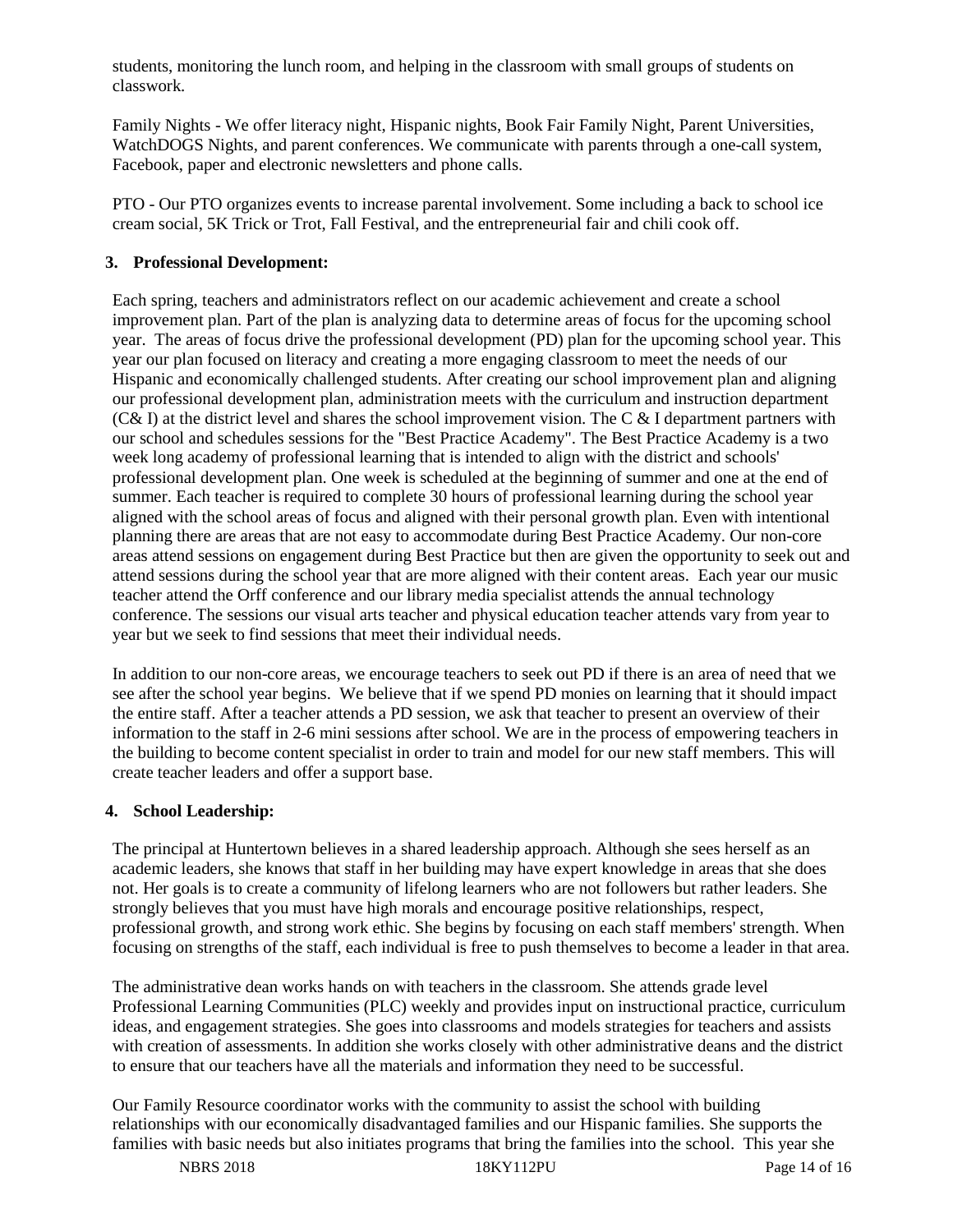collaborated to host two Hispanic family nights. She partners with a local church to provide tutoring for Hispanic families. She also hosts fun nights like books and blankets where families work together to create a blanket.

Kentucky requires all school to have a Site Base Decision Making Council. This council is made up of three teachers, two parents and the principal. This council creates policies and procedures for the school and reports back to the school and community. Some of the policies that they oversee are curriculum, scheduling, discipline, assessment, and budget. The council meets monthly and ensures that our policies are followed and revised as necessary. The council is responsible for looking at the budget to ensure that funding is allocated for resources that support the school-wide focus. They are diligent about ensure that resources are focused on student achievement. The principal must report to the council monthly on programs, resources, activities happening in school and data. The council makes suggestions to areas that need to be more of a focus based on data.